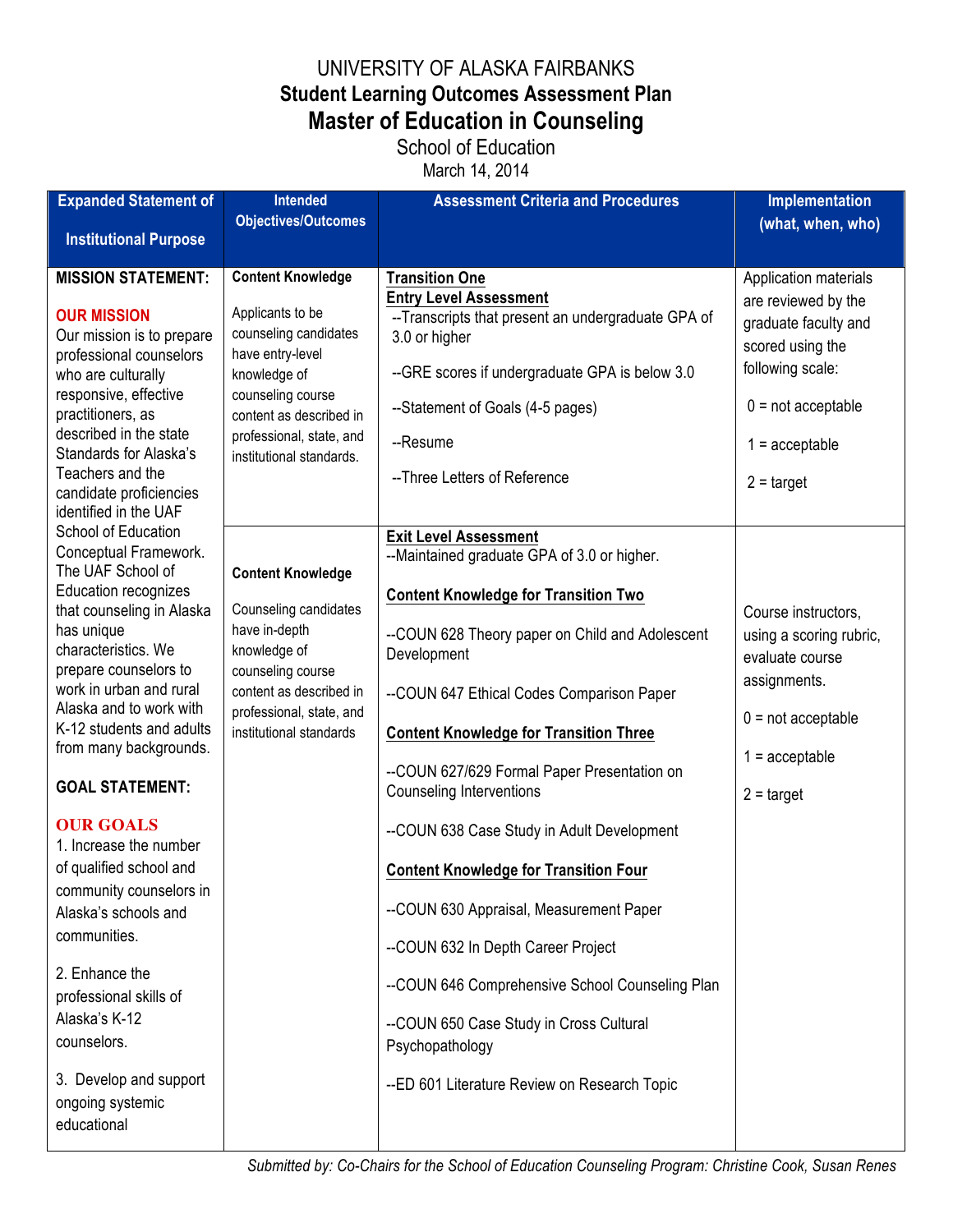| collaborations with                                                                                                                                                                                                                                                                  |                                                      |                                                              |                                                                                                                                                                                                                              |
|--------------------------------------------------------------------------------------------------------------------------------------------------------------------------------------------------------------------------------------------------------------------------------------|------------------------------------------------------|--------------------------------------------------------------|------------------------------------------------------------------------------------------------------------------------------------------------------------------------------------------------------------------------------|
| Alaska's schools and                                                                                                                                                                                                                                                                 |                                                      |                                                              |                                                                                                                                                                                                                              |
| communities.                                                                                                                                                                                                                                                                         |                                                      | --Research project or thesis proposal                        | The students committee                                                                                                                                                                                                       |
| 4. Conduct collaborative<br>research on cross-<br>cultural and multicultural<br>education to provide on-<br>going support of:<br>• The quality of Alaska's<br>K-12 schools<br>• The curriculum of the<br><b>UAF School of Education</b><br>• The preparation of<br>counselors who    |                                                      | --Advancement to Candidacy                                   | evaluates the<br>project/thesis written<br>research proposal and<br>oral defense of the<br>research proposal.<br>Advancement to<br>candidacy is submitted<br>and approved by the<br>committee, department<br>head, dean, and |
| incorporate into the<br>learning environment                                                                                                                                                                                                                                         |                                                      | <b>Content Knowledge for Transition Five</b>                 | graduate school.                                                                                                                                                                                                             |
| the varied cultures and                                                                                                                                                                                                                                                              |                                                      |                                                              |                                                                                                                                                                                                                              |
| languages of Alaska                                                                                                                                                                                                                                                                  |                                                      | --COUN 666 Assessment Paper in Family and<br>Network Therapy |                                                                                                                                                                                                                              |
|                                                                                                                                                                                                                                                                                      |                                                      |                                                              | The students committee                                                                                                                                                                                                       |
| Contribution to<br><b>Institutional Mission UAF</b>                                                                                                                                                                                                                                  |                                                      | --COUN 674 Group Goals Evaluation                            | evaluates the                                                                                                                                                                                                                |
| <b>Mission Statement</b>                                                                                                                                                                                                                                                             |                                                      | --Project/Thesis                                             | project/thesis and oral<br>defense of the                                                                                                                                                                                    |
| The University of Alaska                                                                                                                                                                                                                                                             |                                                      |                                                              | project/thesis.                                                                                                                                                                                                              |
| Fairbanks, the nation's                                                                                                                                                                                                                                                              |                                                      | --Comprehensive Exam                                         |                                                                                                                                                                                                                              |
| northernmost Land, Sea<br>and Space Grant<br>university and<br>international research<br>center, advances and<br>disseminates knowledge<br>through teaching,<br>research and public<br>service with an emphasis<br>on Alaska, the<br>circumpolar North and<br>their diverse peoples. |                                                      |                                                              | The counseling faculty<br>reads and scores the<br>written comprehensive<br>exam using a scoring<br>rubric. Students who do<br>not pass all questions in<br>the written exam take<br>an oral comprehensive<br>exam.           |
| <b>UAF--America's arctic</b>                                                                                                                                                                                                                                                         | Professional<br>Knowledge and Skills                 | <b>Transition One</b><br><b>Entry Level Assessment</b>       | Application materials                                                                                                                                                                                                        |
| university--promotes<br>academic excellence,                                                                                                                                                                                                                                         |                                                      | --Statement of Goals (4-5 pages)                             | are reviewed by the<br>graduate faculty and                                                                                                                                                                                  |
| student success and                                                                                                                                                                                                                                                                  | Candidates in the<br>counseling program              | --Resume                                                     | scored using the                                                                                                                                                                                                             |
| lifelong learning.                                                                                                                                                                                                                                                                   | have an in-depth                                     |                                                              | following scale:                                                                                                                                                                                                             |
|                                                                                                                                                                                                                                                                                      | understanding of                                     | -- Three Letters of Reference                                | $0 = not acceptable$                                                                                                                                                                                                         |
|                                                                                                                                                                                                                                                                                      | knowledge in their fields                            |                                                              |                                                                                                                                                                                                                              |
|                                                                                                                                                                                                                                                                                      | as delineated in<br>professional, state, and         |                                                              | $1 =$ acceptable                                                                                                                                                                                                             |
|                                                                                                                                                                                                                                                                                      | institutional standards                              |                                                              | $2 = \text{target}$                                                                                                                                                                                                          |
|                                                                                                                                                                                                                                                                                      | and demonstrated                                     |                                                              |                                                                                                                                                                                                                              |
|                                                                                                                                                                                                                                                                                      | through inquiry, critical<br>analysis, and synthesis |                                                              |                                                                                                                                                                                                                              |
|                                                                                                                                                                                                                                                                                      | Professional                                         | <b>Exit Level Assessment</b>                                 |                                                                                                                                                                                                                              |
|                                                                                                                                                                                                                                                                                      | <b>Knowledge and Skills</b>                          | --Maintained graduate GPA of 3.0 or higher.                  |                                                                                                                                                                                                                              |
|                                                                                                                                                                                                                                                                                      |                                                      |                                                              |                                                                                                                                                                                                                              |

*Submitted by: Co-Chairs for the School of Education Counseling Program: Christine Cook, Susan Renes*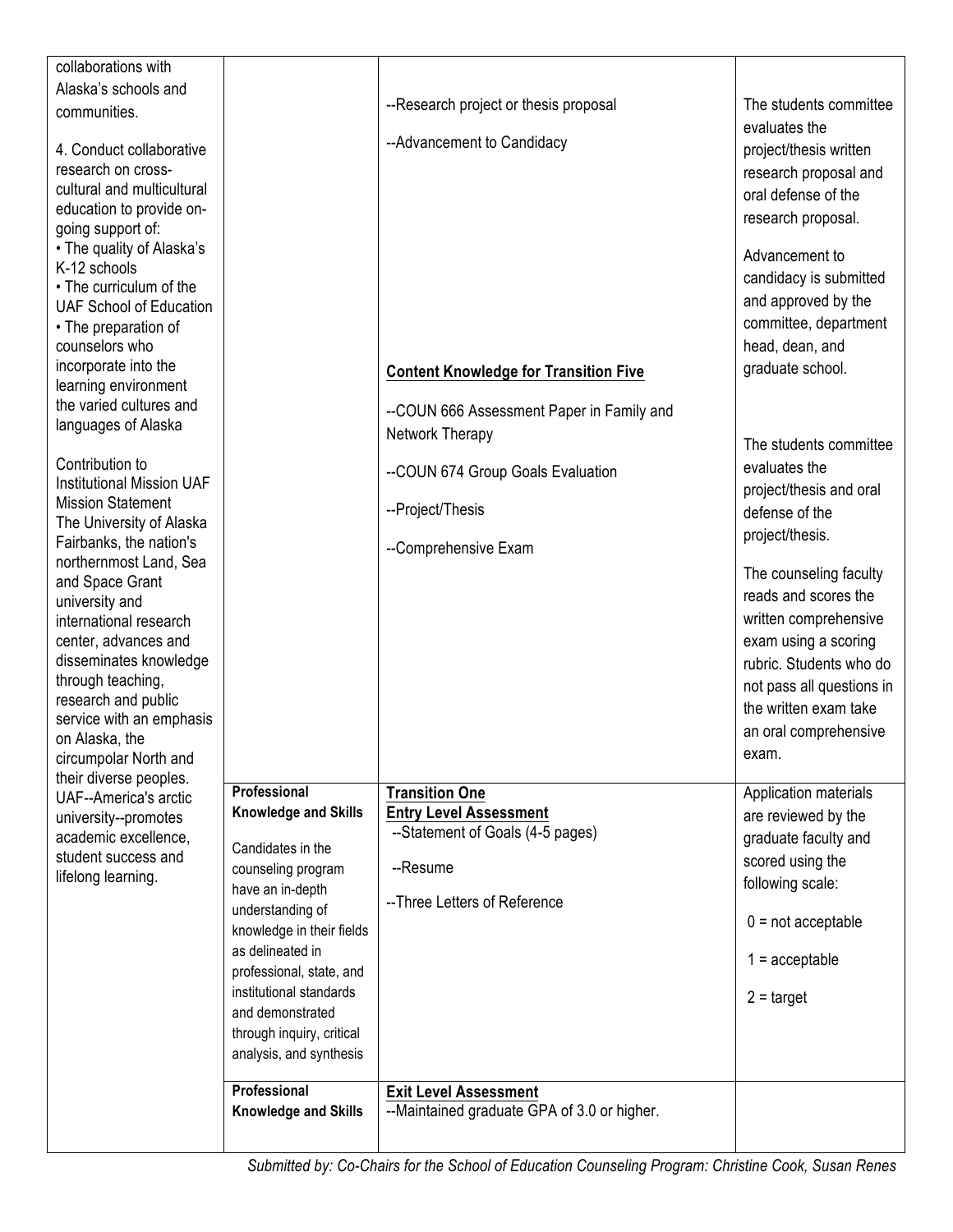| Candidates in the<br>counseling program<br>have an in-depth<br>understanding of<br>knowledge in their fields<br>as delineated in<br>professional, state, and<br>institutional standards<br>and demonstrated<br>through inquiry, critical<br>analysis, and synthesis. | <b>Professional Knowledge and Skills for Transition</b><br>Two<br><b>Professional Knowledge and Skills for Transition</b><br><b>Three</b><br>--COUN 634 Evaluation of counseling skills<br>--COUN 638 Case Study in Adult Development<br><b>Professional Knowledge and Skills Transition Four</b><br>--COUN 636 Site Supervisor evaluation of internship<br>placement<br>--COUN 650 Case Study in Cross Cultural<br>Psychopathology | Course instructors,<br>using a scoring rubric,<br>evaluate course<br>assignments.<br>$0 = not acceptable$<br>$1 =$ acceptable<br>$2 = \text{target}$<br>Course instructor for<br>COUN 634 evaluates<br>the students' counseling<br>skills                                                                                                                                                                                                                                                                                                                     |
|----------------------------------------------------------------------------------------------------------------------------------------------------------------------------------------------------------------------------------------------------------------------|-------------------------------------------------------------------------------------------------------------------------------------------------------------------------------------------------------------------------------------------------------------------------------------------------------------------------------------------------------------------------------------------------------------------------------------|---------------------------------------------------------------------------------------------------------------------------------------------------------------------------------------------------------------------------------------------------------------------------------------------------------------------------------------------------------------------------------------------------------------------------------------------------------------------------------------------------------------------------------------------------------------|
|                                                                                                                                                                                                                                                                      | --Project/Thesis Proposal<br><b>Professional Knowledge and Skills for Transition</b><br><b>Five</b><br>--COUN 666 Assessment Paper in Family and<br>Network Therapy<br>--COUN 686 Site supervisor evaluation of internship<br>placement.<br>--COUN 687 Site supervisor evaluation of internship<br>placement.<br>--COUN 688 Site supervisor evaluation of internship<br>placement.<br>--Project/Thesis<br>--Comprehensive Exam      | The students committee<br>evaluates the<br>project/thesis written<br>research proposal and<br>oral defense of the<br>research proposal.<br>Internship site<br>supervisors complete an<br>evaluation of counseling<br>skills.<br>The students committee<br>evaluates the<br>project/thesis and oral<br>defense of the<br>project/thesis.<br>The counseling faculty<br>reads and scores the<br>written comprehensive<br>exam using a scoring<br>rubric. Students who do<br>not pass all questions in<br>the written exam take<br>an oral comprehensive<br>exam. |
| <b>Dispositions</b><br>Candidates work with                                                                                                                                                                                                                          | <b>Transition One</b><br><b>Entry Level Assessment</b>                                                                                                                                                                                                                                                                                                                                                                              | Course instructors,<br>using a scoring rubric,<br>evaluate course                                                                                                                                                                                                                                                                                                                                                                                                                                                                                             |

*Submitted by: Co-Chairs for the School of Education Counseling Program: Christine Cook, Susan Renes*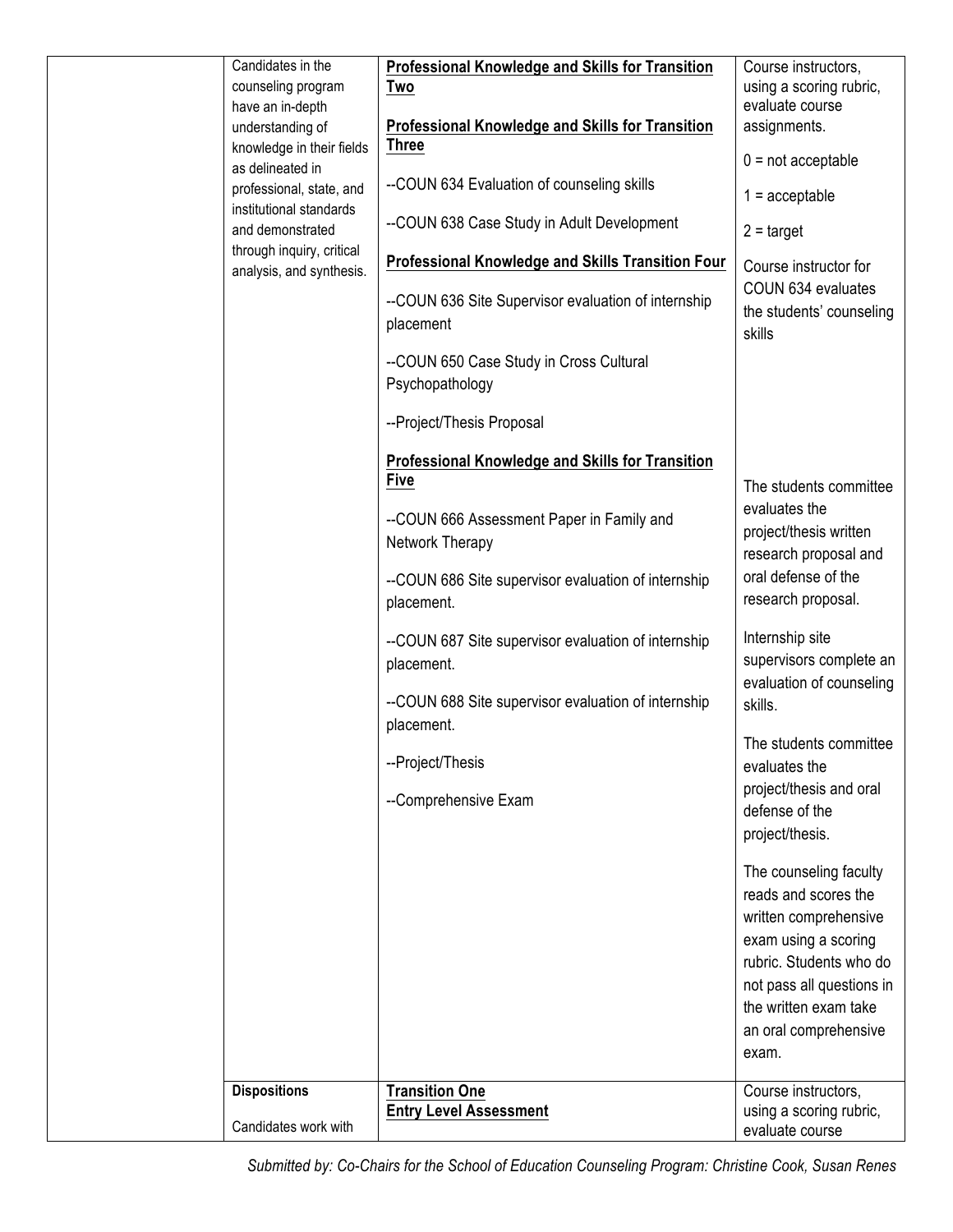| students, families,                                  | --Statement of Goals (4-5 pages)                                  | assignments.                                   |
|------------------------------------------------------|-------------------------------------------------------------------|------------------------------------------------|
| colleagues, and                                      | -- Three Letters of Reference                                     | $0 = not acceptable$                           |
| communities in ways<br>that reflect the              |                                                                   |                                                |
| professional                                         |                                                                   | $1 =$ acceptable                               |
| dispositions expected of                             |                                                                   | $2 = \text{target}$                            |
| professional counselors                              |                                                                   |                                                |
| as delineated in                                     |                                                                   |                                                |
| professional, state, and<br>institutional standards. |                                                                   |                                                |
|                                                      |                                                                   |                                                |
| <b>Dispositions</b>                                  | <b>Exit Level Assessment</b>                                      | A Professional                                 |
| Candidates work with                                 | --Maintained graduate GPA of 3.0 or higher.                       | Characteristics                                |
| students, families,                                  | --Professional Characteristics Feedback Form (PCFF)               | Feedback form is<br>completed for each         |
| colleagues, and                                      | in all transitions.                                               | student during a                               |
| communities in ways                                  |                                                                   | counseling faculty                             |
| that reflect the                                     | <b>Dispositions for Transition Two</b>                            | meeting. The PCFF is                           |
| professional                                         | --COUN 615 Motivations and Aspirations                            | shared with the student                        |
| dispositions expected of<br>professional counselors  | --COUN 623 Evaluation of counseling skills                        | in writing. A PCFF is<br>completed for         |
| as delineated in                                     |                                                                   | Transitions 2 - 5                              |
| professional, state, and                             | --COUN 647 Ethical Codes Comparison Paper                         |                                                |
| institutional standards.                             |                                                                   | Course instructor for                          |
|                                                      | <b>Dispositions for Transition Three</b>                          | COUN 623 evaluates                             |
|                                                      |                                                                   | the students' counseling<br>skills             |
|                                                      | --COUN 634 Evaluation of counseling skills                        |                                                |
|                                                      | --COUN 660 Perspective on Cultural Identity paper.                |                                                |
|                                                      | <b>Dispositions for Transition Four</b>                           | Course instructors,<br>using a scoring rubric, |
|                                                      | --COUN 636 Site Supervisor evaluation of internship               | evaluate course                                |
|                                                      | placement                                                         | assignments.                                   |
|                                                      |                                                                   | $0 = not acceptable$                           |
|                                                      | <b>Dispositions for Transition Five</b>                           |                                                |
|                                                      |                                                                   | $1 =$ acceptable                               |
|                                                      | --COUN 686 Site supervisor evaluation of internship<br>placement. | $2 = \text{target}$                            |
|                                                      |                                                                   |                                                |
|                                                      | --COUN 687 Site supervisor evaluation of internship               |                                                |
|                                                      | placement.                                                        |                                                |
|                                                      | --COUN 688 Site supervisor evaluation of internship               |                                                |
|                                                      | placement.                                                        |                                                |
|                                                      |                                                                   |                                                |
| <b>Student Learning</b>                              | <b>Transition One</b>                                             | Application materials                          |
|                                                      | <b>Entry Level Assessment</b>                                     | are reviewed by the                            |
| Candidates in the                                    | --Statement of Goals (4-5 pages)                                  | graduate faculty and                           |
| counseling program                                   |                                                                   | scored using the                               |
| critique and are able to<br>reflect on their work    |                                                                   | following scale:                               |
| within the context of                                |                                                                   |                                                |
|                                                      |                                                                   |                                                |

*Submitted by: Co-Chairs for the School of Education Counseling Program: Christine Cook, Susan Renes*